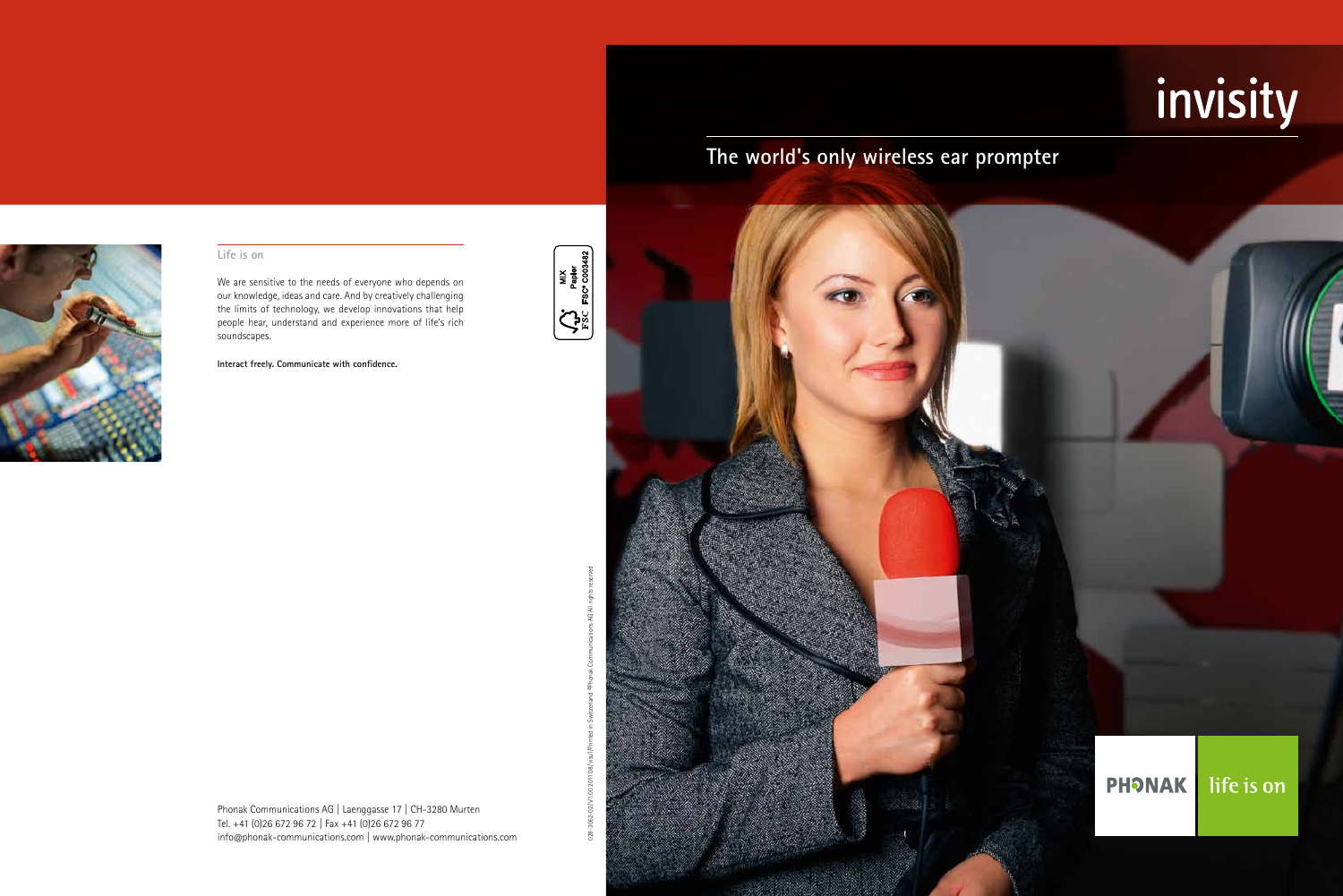On stage



Conferences and keynotes

# Live studio

Reporting

# **invisible earpiece no belt pack no wires, no loop pure understanding**



**invisity is a miniature earpiece that sits invisibly inside the ear canal and weighs just 1.5g. The perfect choice for presenters and performers who require crystal clear audio prompts, it offers total freedom of movement and is ergonomically designed for day-long wearer comfort.**

#### **Wireless**

100% wireless – no cables or belt pack required.

#### **invisible**

No wires around the ear or neck, making invisity completely invisible to audiences.

#### **Speech clarity**

invisity outputs only crystal-clear, highly intelligible speech sounds.

#### **Numerous parallel channels**

invisity's channel frequency is reprogrammable meaning several presenters can use their earpieces without risk of interference.

#### **Transmitter flexibility**

Use invisity with a Phonak transmitter (i. e. TX-300V or inspiro) or your existing non-Phonak technology.

#### **One transmitter, many receivers**

One transmitter can be used with an unlimited number of invisity receivers.



Presenting in front of the camera or performing on stage can be an unforgiving experience – if your memory fails then real time suddenly becomes real tough. That's why you need a net, ideally an invisible one. invisity by Phonak is just that net, providing an invaluable word directly in your ear, clearly and discretely. In short, it's your invisible assurance.

## **On air, not on your own**

**invisity by Phonak is the smallest in-ear RF receiver in the world**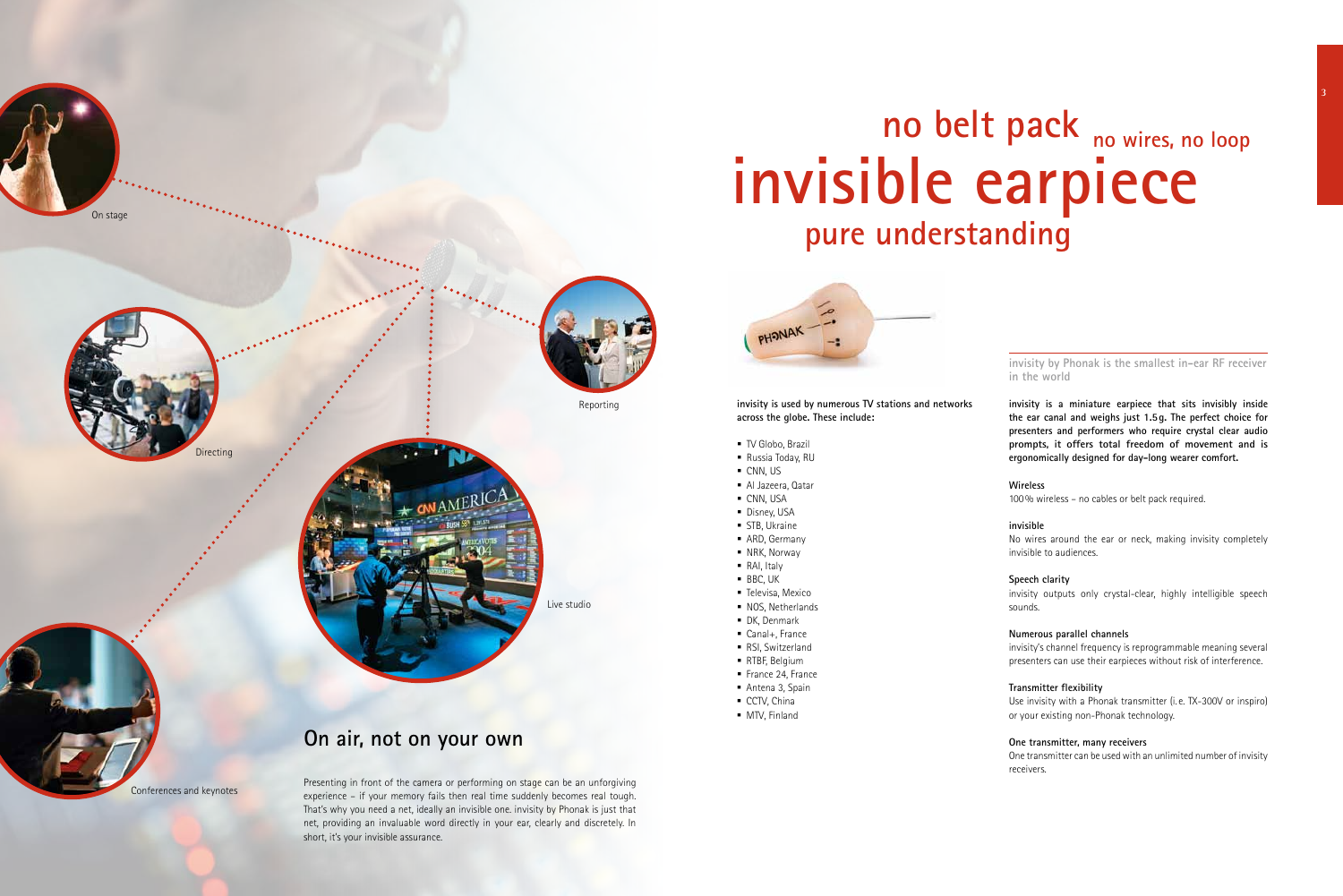

#### **Phonak – the hearing specialists**

Phonak Communications AG is a subsidiary of the Sonova Group (previously Phonak), which has over 60 years of hearing industry experience and is now the world's leading hearing healthcare company. At Phonak Communications AG we have taken that knowledge of advanced hearing aid technologies and combined it with our expertise in ultra-miniaturized wireless systems to produce in-ear earpieces and headsets far superior to anything else on the market. Our satisfied customers span the globe, ranging from leading TV broadcasters and filmmakers to elite security services and sports referees.

When only one frequency is required, invisity Flex is the perfect  $\blacksquare$  2 volume settings (max. 108 dB)\* choice. Simply order your earpiece, set by Phonak to the frequency range you require, and go to work. (The earpiece's exact frequency can be reprogrammed by your Phonak dealer **invisity 4-Channel** or via the invisity IPU.)

For extended use, invisity 4-Channel allows you to quickly = 2 volume settings (max. 108 dB)\* and easily flick between preprogrammed frequencies using the supplied remote control.



| Receiver                                    | narrow-band RF receiver                                                                                                                                                                  |  |
|---------------------------------------------|------------------------------------------------------------------------------------------------------------------------------------------------------------------------------------------|--|
| Channels                                    | single or 4-channel                                                                                                                                                                      |  |
| Frequency                                   | 6-7 MHz frequency bandwidth<br>Total available frequency range: 158 MHz-220 MHz                                                                                                          |  |
| Frequency response                          | $\approx$ 200 Hz $=$ $\approx$ 4500 Hz                                                                                                                                                   |  |
| Audio signal output                         | 98 dBSPL measured in a 1.3 cc ear simulator<br>(Volume 1 default setting)<br>106 dBSPL measured in a 1.3 cc ear simulator<br>(Volume 2 default setting)<br>Volume reprogrammable via IPU |  |
| Noise filter                                | squelch                                                                                                                                                                                  |  |
| Sensitivity                                 | SINAD $\geq$ 17 dB @ E=3 mV/m                                                                                                                                                            |  |
| Channel selectivity                         | $\geq 50$ dB (200 kHz channel spacing)                                                                                                                                                   |  |
| Antenna                                     | magnetic, integral                                                                                                                                                                       |  |
| Spurious emissions                          | helow -57 dBm FRP                                                                                                                                                                        |  |
| Distortion                                  | ≤5% (depends on volume setting)                                                                                                                                                          |  |
| Required transmitter<br>frequency deviation | max. 5 KHz (NBFM)                                                                                                                                                                        |  |
| Dimensions                                  | 19 x 12 x 12 mm                                                                                                                                                                          |  |
| Weight                                      | $1.5$ q (inc. battery)                                                                                                                                                                   |  |
| Conformity                                  | CE/EMC/ETSI                                                                                                                                                                              |  |
| Battery type                                | Phonak A10 Zinc Air                                                                                                                                                                      |  |
| Battery life                                | 13 h (constant reception)                                                                                                                                                                |  |
| Power consumption                           | 3.3 <sub>m</sub> A                                                                                                                                                                       |  |
| SNR (signal over noise ratio)               | aprox. 41 dB in the AGC @ 1 kHz                                                                                                                                                          |  |

- $\blacksquare$  4 frequencies\*
- 
- **Wireless remote control included (for switching between** frequencies)

#### **Technical specifications**

## **invisity earpieces & accessories**

Two different invisity earpieces are available to suit users who **invisity Flex** require either one or more programmable frequencies.

|                                  | 4-Channel     | <b>Flex</b>   |
|----------------------------------|---------------|---------------|
| Reprogrammable device data       |               |               |
| Reprogrammable frequencies       | $\bullet$ (4) | $\bullet$ (1) |
| Reprogrammable volume            |               |               |
| Wireless remote control included |               |               |
| Frequency scan function          |               |               |
| Frequency synchronication        |               |               |
|                                  |               |               |

#### **invisity Programming Unit (IPU)**

- Reprogram invisity frequencies and the invisity remote control
- Read and edit service data
- USB cable supplied
- Runs on Windows PC operating system.

\* Reprogrammable via IPU or your invisity dealer.

*"invisity is much easier to use than induction equipment. There's less hardware involved, and I like the idea of being able to tune my wireless earpieces to different frequencies. It's simply a great receiver in a small size."*

*Arthur Rochester of DigiTrax ® Sound*

- **Single frequency\***
-